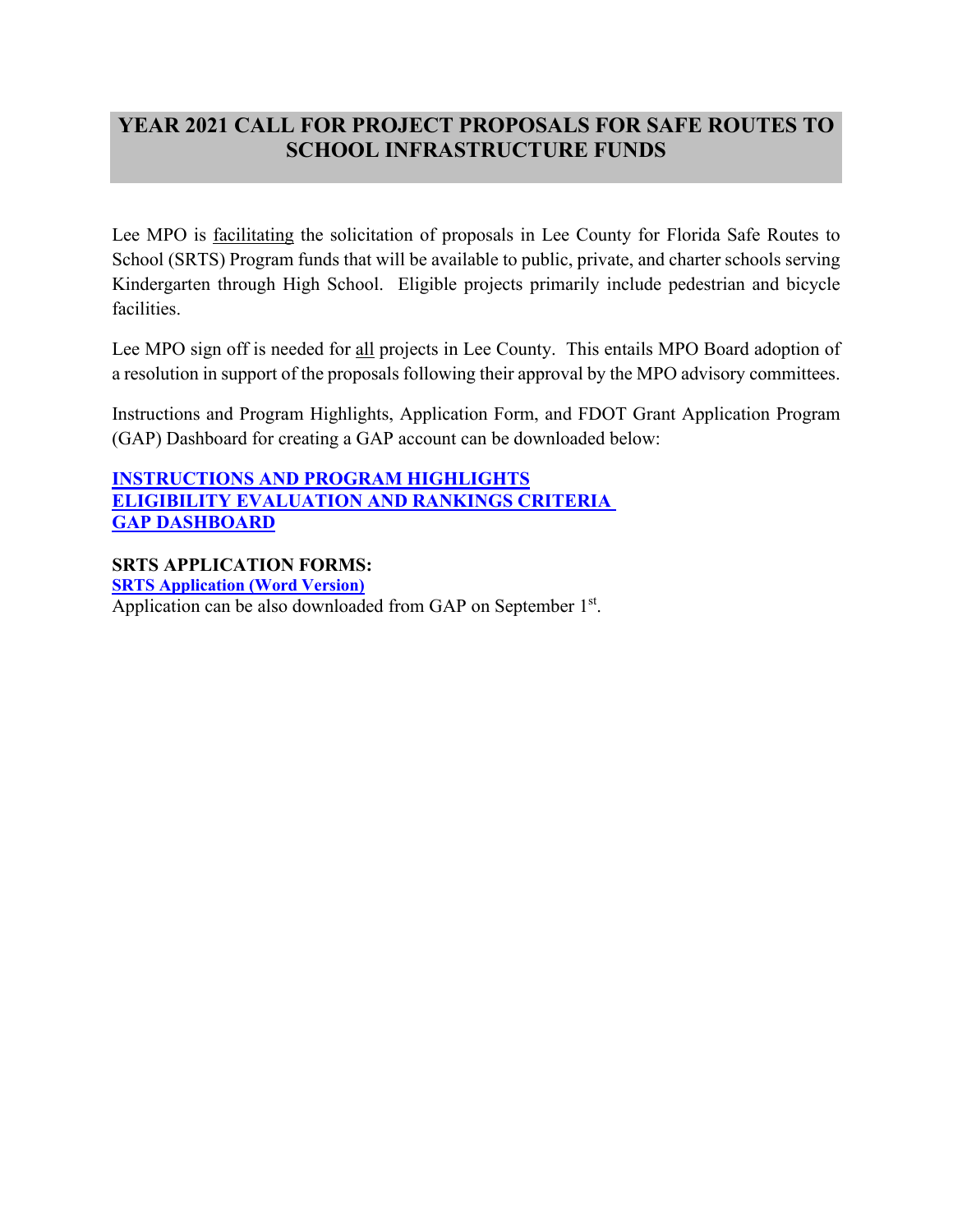# **INSTRUCTIONS AND PROGRAM HIGHLIGHTS**

- Eligible projects include pedestrian and bicycle facilities that will benefit Kindergarten through High Schools. Traffic control devices such as crosswalks, traffic signals, flashing beacons, etc. can be part of a larger pedestrian and bicycle facility.
- Proposed projects must be on located on public property or on permanent public easements with a clear right of way. **Projects cannot be built on school property**.
- Projects must be within a two-mile radius of participating school, and within the school attendance area.
- Read and follow SRTS Eligibility Evaluation and Ranking Criteria to maximize funding opportunity for your projects.
- Projects are 100% funded.
- A total of \$7 Million is available statewide for infrastructure improvements, with \$1 million typically available for improvements in District 1.
- **Local governments and FDOT can be the only project applicants**.
- For all public schools in Lee County (this may also include public charter schools in the Cape), the *Planning Division* of the School District of Lee County will assist the applicants in completing the applications by liasoning with schools, organizing School-Based (Virtual) SRTS Committee Meetings, developing Student Travel Tally Reports, Parent Surveys, and Maps of 2 Mile Student Zones.
- Private schools with a project proposal on county or city owned roadway must work through the appropriate local government. If the project is on a state highway the school must work through the MPO.
- Local governments will submit applications of proposals within their jurisdictions by uploading in the FDOT GAP by the submission deadline. Local governments without a GAP account may register for one using the GAP dashboard.
- Submission deadline is **5:00 pm, Thursday, December 31, 2020.**
- **MPO sign off is required for all project applications in Lee County**. This will take place following the adoption of a resolution by the MPO Board in support of the applications. Following is the schedule for MPO committee approval:
	- o Submission of an Information Packet to MPO staff by applicants for inclusion in committee agendas **– Nov 16, 2020. (**Packet will include *project location maps and limits, Student Travel Tally Report and Parent Survey, 2 Mile Student Zone Maps, and cost estimates*)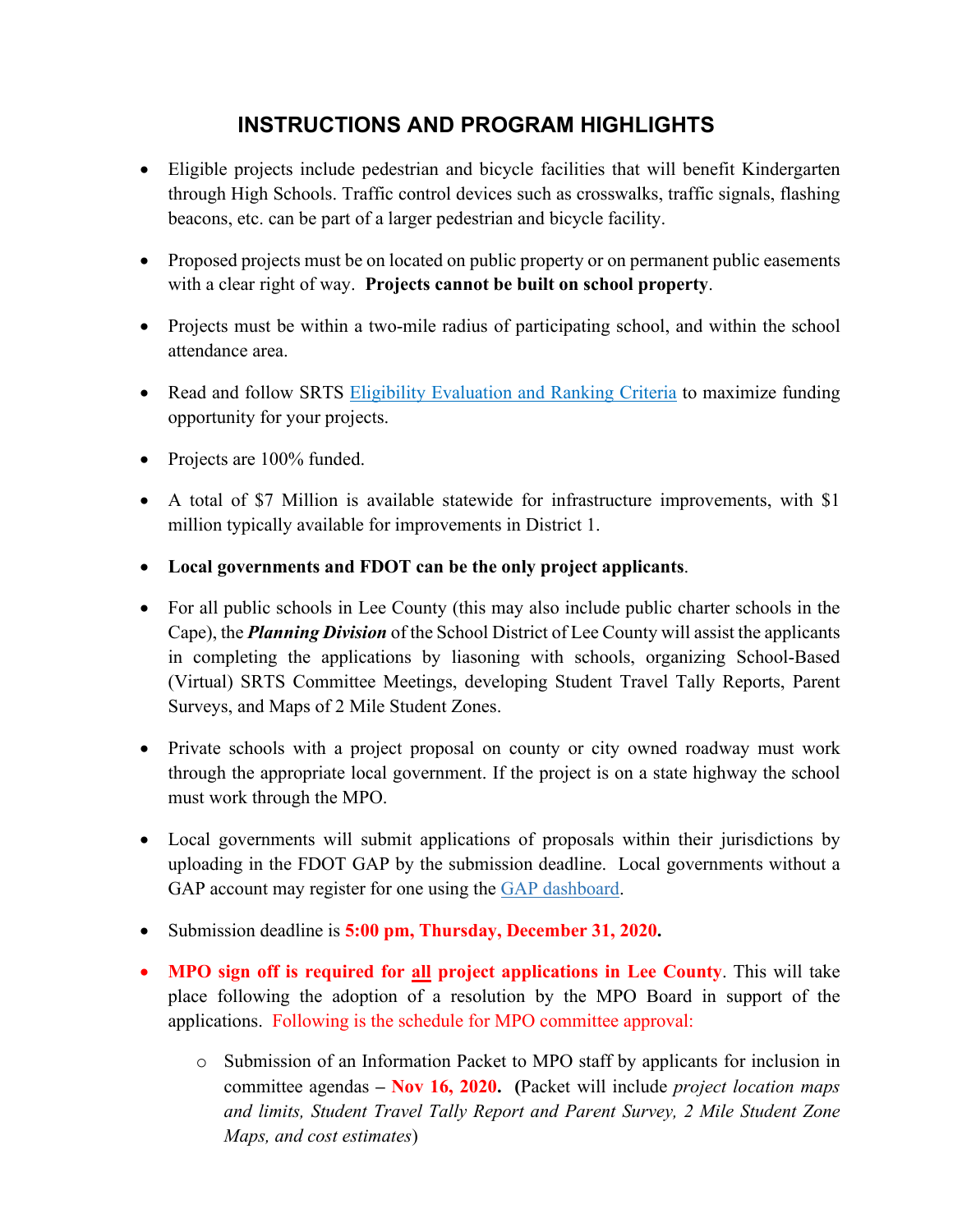- o MPO Bicycle Pedestrian Coordinating Committee Review and Approval **– Nov 24, 2020**
- o MPO Technical Advisory Committee Review and Approval **- Dec 3, 2020**
- o MPO Citizens Advisory Committee Review and Approval **– Dec 3, 2020**
- o Resolution Adoption by MPO Board **– Dec 18, 2020**
- Project applicants will complete the signature pages in each application ensuring all parties have signed the application before uploading the completed applications in GAP.
- Questions on the MPO process and project proposals on state highways shall be directed to Mr. Ron Gogoi at [rgogoi@leempo.com,](mailto:rgogoi@leempo.com) or by phone at (239) 330 2239.
- Public schools with a project proposal on off system (non-state owned) roadways may contact local governments directly, or contact Ms. Cindy Leal Birzuela with the Lee County School District at (239) 335 1342, or by email at [cindyl@leeschools.net.](mailto:cindyl@leeschools.net)
- Private and charter schools with a project proposal may call Ron Gogoi at Lee MPO, or Ms. Mengya (Amy) Ao at FDOT District 1, for assistance. Ms. Ao can be reached at (863) 519 2378, or by email at Mengya.Ao@dot.state.fl.us.
- General questions on the SRTS process may be directed to Ms. Ao. SRTS information can be also obtained from FDOT's web site at [www.srtsfl.org.](http://www.srtsfl.org/)